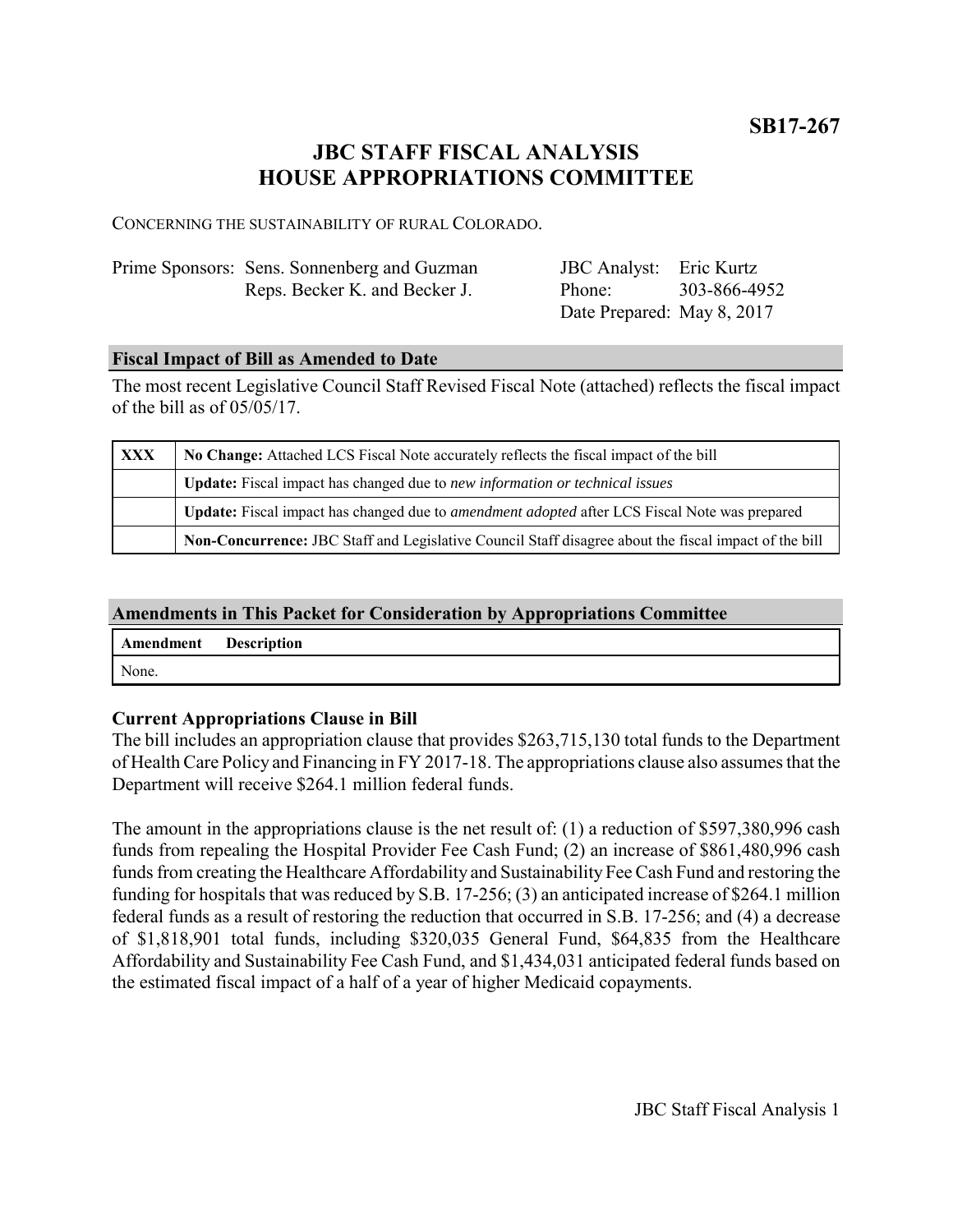# **SB17-267 JBC Staff Analysis**

| FY 2017-18 Appropriations in S.B. 17-267                        |                  |                |                  |               |  |  |  |
|-----------------------------------------------------------------|------------------|----------------|------------------|---------------|--|--|--|
|                                                                 | <b>TOTAL</b>     | <b>GENERAL</b> | <b>CASH</b>      | FEDERAL       |  |  |  |
|                                                                 | <b>FUNDS</b>     | <b>FUND</b>    | <b>FUNDS</b>     | <b>FUNDS</b>  |  |  |  |
| Repeal Hospital Provider Fee Cash Fund                          | (S597, 380, 996) | \$O            | (S597, 380, 996) | SO.           |  |  |  |
| Create Healthcare Affordability and Sustainability Enterprise   | 861,480,996      |                | 861.480.996      |               |  |  |  |
| Anticipated Federal Funds from Restoring Reduction in SB 17-256 | 264,100,000      |                |                  | 264,100,000   |  |  |  |
| Medicaid copays                                                 | (1.818.901)      | (320.035)      | (64.835)         | (1,434,031)   |  |  |  |
| <b>Total Appropriations</b>                                     | \$526,381,099    | $($ \$320,035) | \$264,035,165    | \$262,665,969 |  |  |  |

In addition, the appropriations clause provides \$3,750 General Fund for FY 2016-17 to the Department of Revenue for the Tax Administration IT System (Gen Tax) Support. This is for administrative costs to implement the required changes to the retail Marijuana sales tax rate.

### **Points to Consider**

### *Future Fiscal Impact*

1. The bill is projected to result in future General Fund obligations, beginning with \$9.0 million in FY 2018-19 and increasing over time to \$100.0 million per year by FY 2021-22.

### *Legislative Authority*

2. For FY 2017-18 it is not clear whether the intent of the bill is to take the Colorado Healthcare Affordability and Sustainability Enterprise off budget. The bill makes money in the Healthcare Affordability and Sustainability Fee Cash Fund continuously appropriated, implying that the associated expenditures should be off budget. However, the bill also requires that for FY 2017-18 the Medical Services Board shall establish the fee to generate revenue approximately equal to the sum of appropriations. Both the Legislative Council Staff Revised Fiscal Note, dated 05/05/17, and this JBC Staff Fiscal Analysis assume there will be appropriations from the Healthcare Affordability and Sustainability Fee Cash Fund for FY 2017-18.

Is it necessary to "continuously appropriate" money in the Healthcare Affordability and Sustainability Fee Cash Fund? This language in the bill implies that after FY 2017-18 the expenditures associated with the enterprise, such as those for hospital reimbursements, expansion populations, and administration, would not be reported or accounted for through the budget process. Continuous spending authority is not part of the test for whether an entity qualifies as an enterprise under TABOR and there are examples of TABOR enterprises where the funds are subject to annual appropriation, such as the Parks and Wildlife enterprise and the higher education enterprises.

3. Section 4 of the bill requires certain transfers of marijuana tax revenues to the State Public School Fund and makes statutory appropriations of this money to the Department of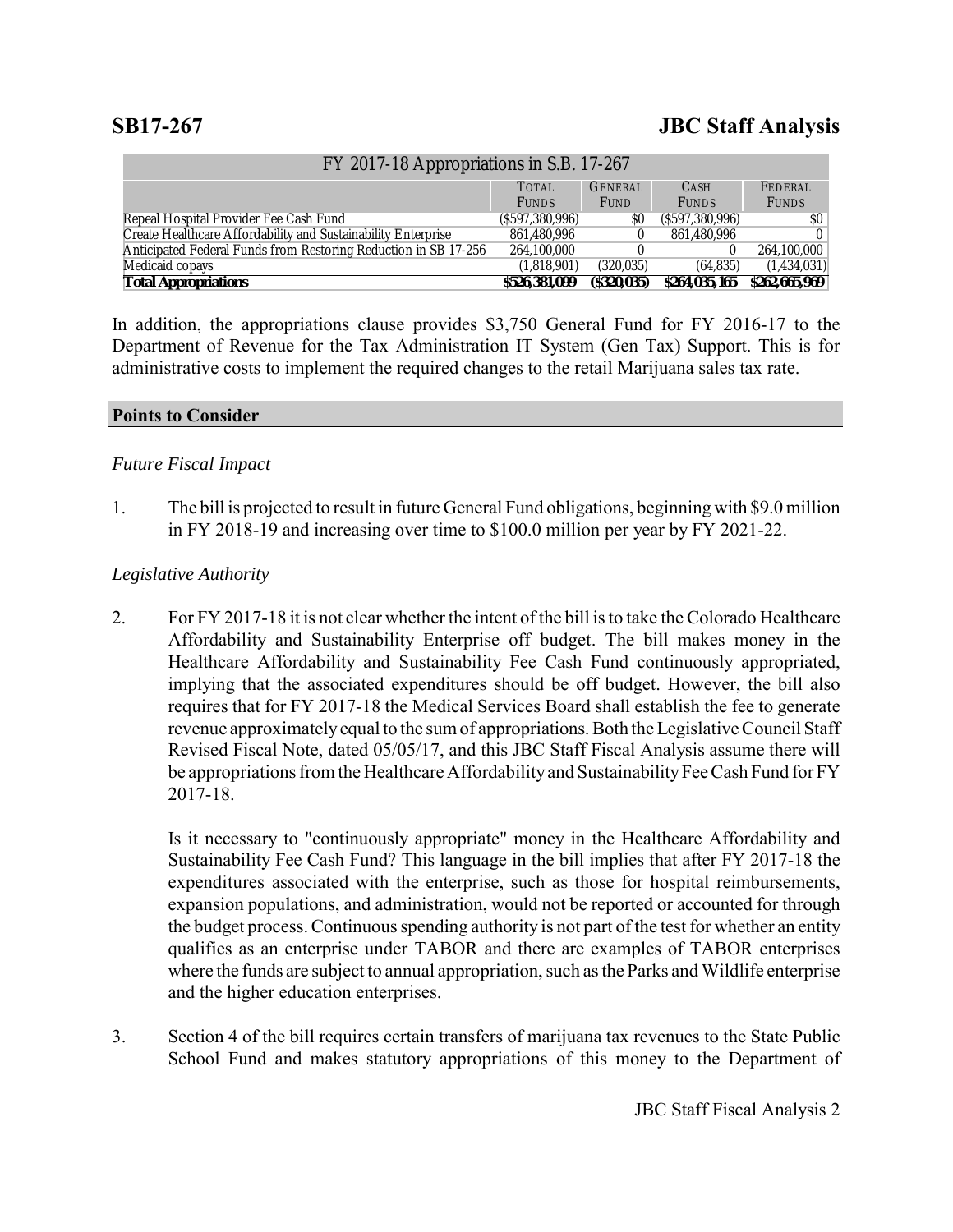Education for distribution to school districts. Is it necessary to appropriate this money by statute (keeping it off-budget) rather than through the Long Bill?

# *Timing Issues*

- 4. Current law requires the State's share of all marijuana sales tax revenue to be transferred to the Marijuana Tax Cash Fund and, with the exception of \$1.6 million that is appropriated to the Department of Revenue for collection of marijuana taxes, prohibits the General Assembly from appropriating this money until the fiscal year following the one in which the revenues were collected. Senate Bill 17-267 changes this policy, making about a quarter of the annual revenues (\$40.0 million in FY 2017-18) available for expenditure in the same year it is collected.
- 5. Some of the retail marijuana sales tax revenues that are to be spent in the year they are collected are directed to schools, but this presents some particular timing issues for school finance.
	- a. For FY 2017-18 the bill appropriates \$30 million "for monthly distribution" to rural school districts. However, the money will not be available to the Department of Education to make the distributions until approximately two months after it is collected, because marijuana tax revenues are not remitted to the Department of Revenue until the 20th day of the month following collection.
	- b. For FY 2018-19 and subsequent fiscal years, the annual transfer to the State Public School Fund will constitute part of the State Share of Districts' Total Program Funding, but the amount of marijuana sales tax revenue that will be transferred for a fiscal year will be unknown until after the close of that fiscal year.

## *Potential Unquantified Fiscal Impacts*

6. As noted in the Legislative Council Staff Revised Fiscal Note (page 13), it is possible that increased copays could decrease healthcare utilization. For example, some research suggests a relationship between copays and medication adherence. Potential future costs or savings attributable to different utilization rates and consequent health outcomes are not estimated in the Fiscal Note.

# *TABOR/Excess Revenue Impact*

7. The Legislative Council Staff Revised Fiscal Note, dated 05/05/17, assumes that all but \$15.7 million of the revenue to the Healthcare Affordability and Sustainability Enterprise would be exempt from TABOR, but some of the expenditures for administration may need to be counted as TABOR revenue. When money from an enterprise is paid to a government agency that is not an enterprise that payment is TABOR revenue. It is not clear what the boundaries will be for the Enterprise. For example, will the Enterprise include part of the